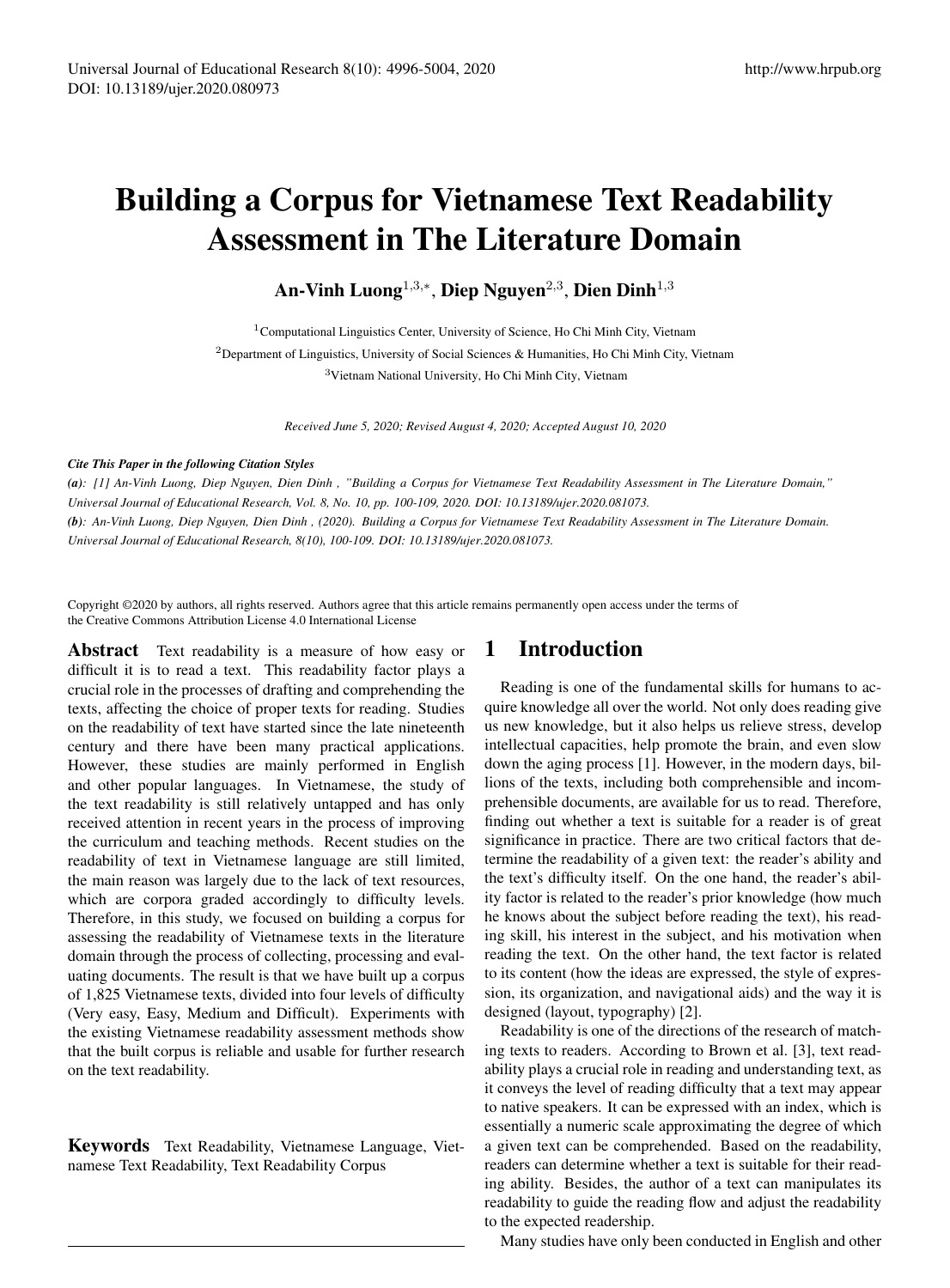resources-rich languages like Arabic, Italian, French, Chinese, Japanese, among others. Al-Ajlan et al. [4] collected 60 Arabic texts from the 3rd to the 6th level of the elementary curricula and the 3rd level of the intermediate curriculum for evaluation. Chen et al. [5] examined a collection of 637 documents collected from textbooks of primary schools from grade 1 to grade 6 in the Chinese mainland. Dell'Orletta et al. [6] examined the corpus for readability features on both the text and the sentence levels. Their corpus was built from two sources: (1) a newspaper, La Republican; and (2) an easy-to-read newspaper, Due Parole. Chen and Daowadung [7] investigated 1,080 texts from 6 core subjects in the primary schools, Thailand, for their evaluations.

Nevertheless, the topic of text readability in Vietnamese, a resources-low language, remains relatively understudied, mainly due to the lack of necessary resources for examining and evaluating. In the first study in 1982, Nguyen and Henkin collected 20 passages from Vietnamese novels, magazines, and textbooks (from grade 4 to college), all of which were judged by 10 former Vietnamese teachers, teaching in the Vietnamese language. Then the authors examined these texts to develop the first formula for Vietnamese readability assessment [8]. In the second research, in 1985, with a similar approach, they collected 24 passages from Vietnamese textbooks and famous novels to create the second Vietnamese readability formula. Furthermore, 30 other passages were additionally used to evaluate this formula [9]. In the recent studies on Vietnamese text readability, Luong et al. [10, 12, 11], Diep et al. [13] examined around 380 texts collected from school textbooks to examine the effect of the text length and some specific Vietnamese language features on the text readability. In recent years, along with the process of the education reforms, the issue of assessing the readability of the text has received more attention. Therefore, it is an urgent need to build larger corpora for examining and assessing the readability of Vietnamese texts.

The aim of this study is describe the process of building a corpus for Vietnamese readability assessment in the field of literature. The article is organized as follows: Section 2 states the criteria for building the corpus; The process of building a corpus for Vietnamese readability assessment along with basic statistics and some experiments are presented in Section 3; Deeper statistics and analysis of the corpus are included in Section 4; Section 5 presents our experiments on the constructed corpus to check the reliability of the corpus; Section 6 concludes the study.

## 2 Criteria for building the corpus

Studies on text readability have two main directions [2]: (1) the printing elements direction, and (2) the content ones. The first direction focuses on printing characteristics of text like typeface, font color, font size, background color, graphics, charts, *etc*. Generally, researches on this direction use another term — legibility. The second one — content — mainly examines content elements like words usage, sentences usage, ideas organizing, *etc*. In this article, we built a corpus for Vietnamese readability assessment that only focuses on the content of the

text without regard to the printing elements.

Several methods of building corpora for readability assessment have been proposed [14], each of which has its own strengths and weaknesses. The popular methods are follows:

- Expert judgments: Texts are evaluated by experts. The result of the text leveling is the texts, agreed by most or all the experts. This advantage of this method lies in its high reliability, but inviting the experts is carefully considered. This was also the method of Slyh & Hansen [15], Todirascu et al. [16], Xia et al. [17], Vajjala & Lučić [18], Nguyen & Henkin [8, 9], among others.
- Non-expert judgments: This is a method like the Expert judgments above, but texts are evaluated by a great number of regular readers instead of the experts. This method has proved the high reliability, but each of the texts must be evaluated by many the readers (at least 10 readers). This method was used by De Clercq et al. [19], Sinha & Basu [20], *etc*.
- Texts from textbooks: Texts are directly collected from the readings in textbooks and have already been evaluated in the book compiling process. Although the method has proven its efficiency for not requiring any experts, the number of collected texts is limited, and the copyright must also be taken into consideration. This method has been implemented in various works, including but not limited to Sun et al. [10], Dell'Orletta et al. [6], Chen & Daowadung [7], Lee & Hasebe [22], Berendes et al. [23], Luong et al. [10, 12], Diep et al. [13] *etc*.
- Comprehension test: People with different reading levels will be asked to read texts and provide their answers to questions related to the content of the texts, showing their understanding of the materials. The average comprehension level of the readers shows the difficulty of a given text. The advantage of this method is that it correctly reflects the real readability of a text by the evaluation of readers at different levels. However, giving correct and appropriate questions requires investigators that possess high reading skills and have clear insights regarding different levels of readers. This method was used by Yaneva et al. [24], Cutting & Scarborough [25], Keenan et al. [26] and Coleman et al. [27], among others.
- Cloze test: Like the comprehension test, but the readers are required to read and fill in some gaps, where the words were previously removed, to determine the ratio of gaps filled. This ratio is also used as the extent to which participants comprehend the text. This method has been widely employed as in the research of O'Toole & King [28], Gellert & Elbro [29], Trace et al. [30], among others, and can be applied to smaller forms of text, such as sentences and words. However, to ensure that the assessments are objective and accurate, this method does require many participants.

With the goal to build a large corpus effectively under our conditions, we integrated some methods mentioned above in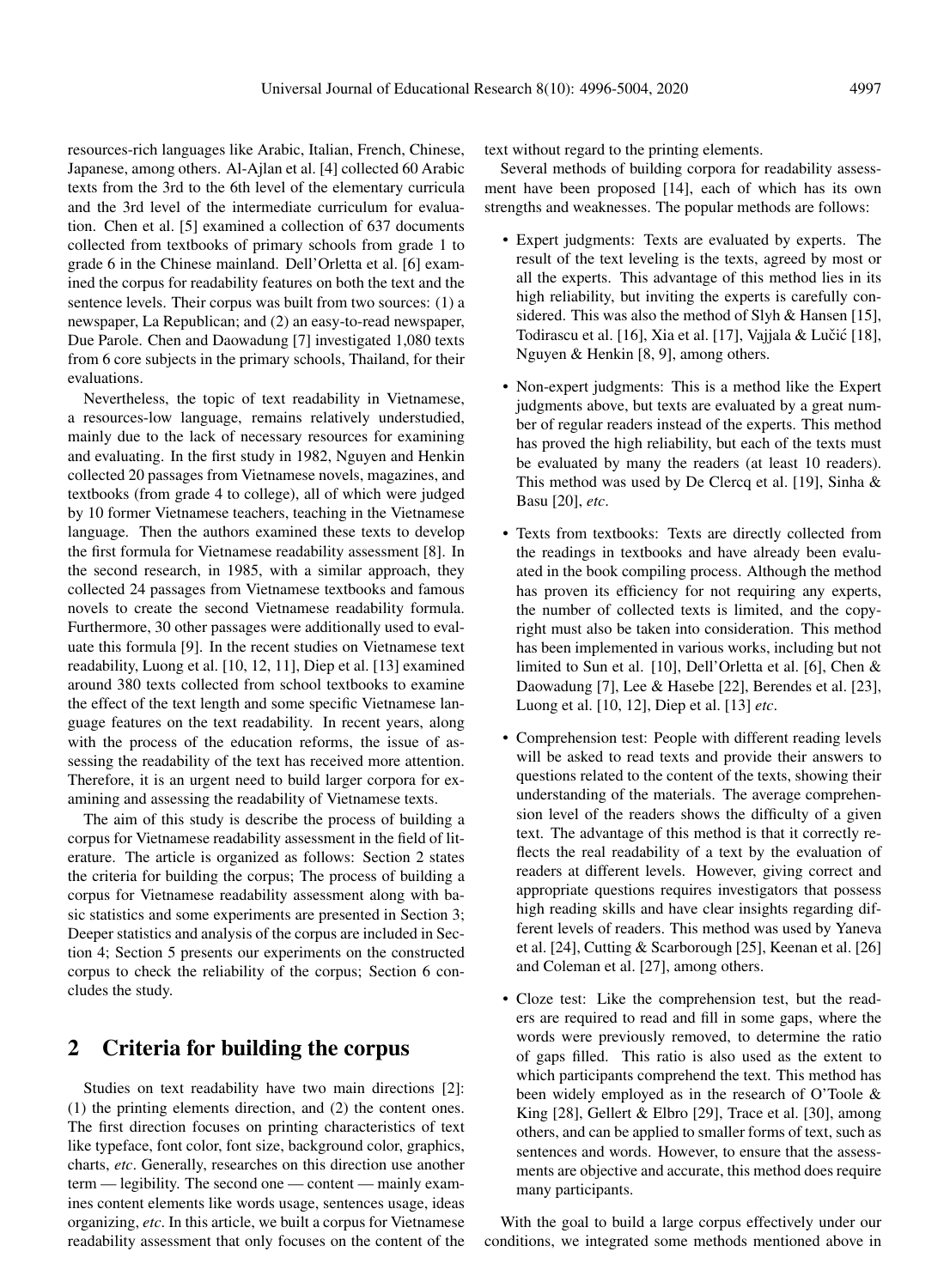this article. We mainly used (1) collecting texts and (2) expert evaluation to build the corpus.

The corpus was built based on the following criteria:

- Focused: The corpus must focus on one domain. In this work, we chose literature because these texts are easily collected on different levels of difficulty, and the readers do not need to have much specialized knowledge to be able to understand as in other fields. Therefore, the corpus should include: children's stories, short stories, novels, theoretical works on literature and language, *etc*. We did not collect poetry and drama texts because these texts contain either incomplete sentence structures (poetry) or various specialized structures (for scenes and roles in plays).
- Reliability: The corpus must be cross-evaluated by the experts to make sure that the texts were reliably collected.
- Large number: The total number of texts is large enough to make the corpus reliable during the experiment. This can also avoid over-fitting when using machine learning models.

## 3 Corpus building

The overall process is shown in Figure 1:

#### 3.1 Collecting texts

In this study, we collected texts from some available sources, including but not limited to college-level textbooks, stories, and literature websites. Since most of the school textbooks are not digitally available, it took a lot of time and effort to process the texts. First, we collected them manually by scanning from the hard-copy versions. After that, we converted them into the digital format (using Optical Character Recognition — OCR ), and then manually edited them. With other sources, they are digitally available on some websites, so we used the web crawling tool ParseHub to automatically collect them.

### 3.2 Pre-processing

After all the texts are collected, we pre-processed them. The process contained the following tasks: Text extraction: The source texts may contain both the text and non-text elements, such as images, tables, formulas, or even HTML tags (because many texts were crawled from the Internet). Therefore, we needed to remove these non-text elements. These non-text elements were mostly removed automatically by some computer scripts. However, since there are still some other elements that are not automatically removed, we did it manually.

• Spelling correction: Spelling errors are unavoidable in any corpora, especially corpora with a large amount of data. This corpus is not an exception. There are many errors needed to be corrected, especially the texts achieved by OCR. With these texts, we read all of them to correct their spellings manually without using any automatic spelling correction tool. As is well-known, most of the

spelling correction tools are based on n-gram for detecting and correcting errors, and these tools only work well if spelling errors are not too close to each other. However, the texts obtained through OCR were full of errors in a sequence, and thus the automation tools were inappropriate in this case.

- Punctuation standardization: Punctuation like dot (.), comma (,), semi-colon (;), colon (:), exclamation (!), question (?), single quotation ('), double quotation ("), brackets ([ ],(), ), hyphen (-), slash (/), *etc*. were separated from their previous words by a space (" "). This made the texts clearer and enabled the statistical operations in these texts to be more exact.
- Encoding standardization: We standardized the data because the texts were collected from various sources with different encoding methods. For example, the Vietnamese word 'hoc' (study) has 3 characters: 'h', 'o', 'c' when this word is encoded in the pre-built Unicode. However, if it is done in the composite Unicode, this word includes four characters: 'h', 'o', 'c', and '.' (drop-tone). In this work, we converted all of the documents into the pre-built Unicode because the 'tones' in the Vietnamese language are also the elements affecting the text readability.
- Tone standardization: Similar to encoding, in Vietnamese, writing text have 2 types of placing the tone mark: the "old style" emphasizes aesthetics by placing the tone mark as close as possible to the center of the word (by placing the tone mark on the last vowel if an ending consonant part exists and on the next-to-last vowel if the ending consonant does not exist, as in 'hoa', 'huy'); and the 'new style' emphasizes linguistic principles and tries to apply the tone mark on the main vowel (as in 'hoa', 'huy'). In this work, we converted all texts to the 'old style'.
- Sentence segmentation and word segmentation: Sentences and words are two common factors of readability research, often being examined in most readability studies — especially in readability formulas. They are also the basic factors for the other elements, such as partof-speech (POS), named-entity (NE), dependency tree or lexical chain, *etc*. Consequently, the texts should be segmented sentences and segmented words.
- Document filtration: some documents still had too many errors (spelling, punctuation, encoding, *etc*.) after preprocessing (manually or automatically), so we proceeded to filter them out of the corpus.

In this research, we used the tool "CLC VN Toolkit" for punctuation, encoding, tone standardization, as well as sentence and word segmentation. This is a tool of COMPUTA-TIONAL LINGUISTICS CENTER<sup>1</sup> including the functions for pre-processing texts, such as sentence segmentation, word

 ${}^{1}CLC$   $-$  http://www.clc.hcmus.edu.vn (University of Science -VNU-HCM)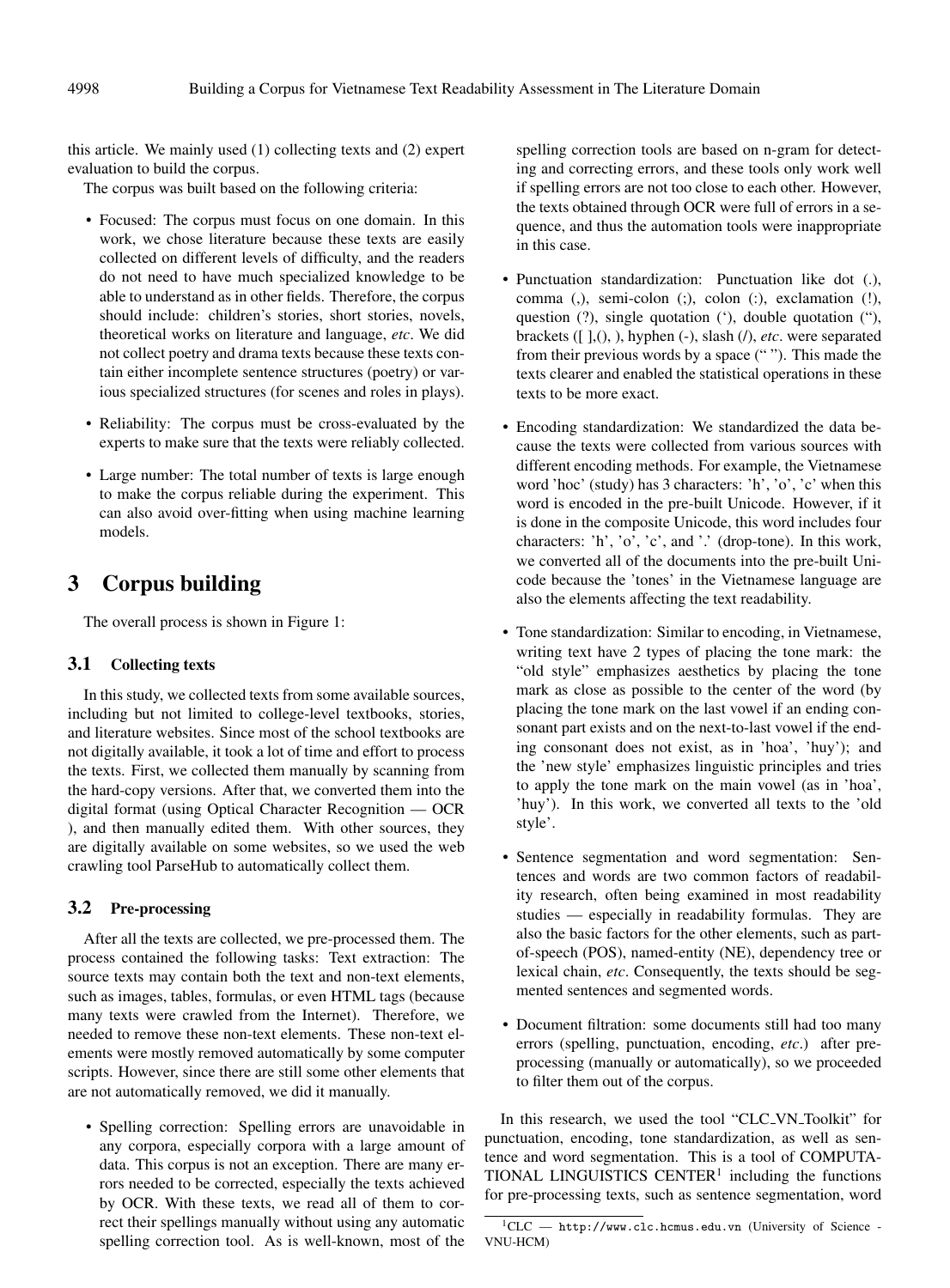

Figure 1. Corpus building process.

segmentation, part-of-speech tagging, named-entity recognition, *etc*. After all of the documents were pre-processed, the remaining corpus contained about 1,825 texts with the average length is 79.32 sentences.

## 3.3 Expert evaluation

In an attempt to make the corpus reliable, we invited some experts for evaluation. Twenty teachers who are teaching Vietnamese literature at middle and high schools, as well as colleges, were invited to evaluate the collected texts. The collected texts were sent to the experts to evaluate the text readability. Each text was ensured to be assessed by three experts. Each person was asked to read the given texts and categorizes each text into one of four categories as follows:

- 1. Very easy: Texts intended for children, and can be read and understood by those who have already or are currently in primary school
- 2. Easy: Texts intended for middle school students or people with middle school education, and can be read and understood by most of the people who have already or are currently in pre-intermediate education
- 3. Medium: Texts intended for high school students or people with high school education, and can be read and understood by most of the people who have already or are currently in intermediate education
- 4. Difficult: Specialized texts, especially ones that are intended for college students, as well as documents for specialized education, which can be read and understood by people who have already or are currently in advanced education.

If a text was categorized into different categories, that texts will be reviewed by a group of four experts, including five previous experts and two additional experts to decide the final cat-

egory. The detailed statistics of the corpus are presented in Table 1.

To ensure the reliability of the evaluating process, we calculated the Fleiss' kappa score [31]. This is a statistical measure for assessing the agreement among a fixed number of the experts when classifying items. The Fleiss' kappa measure is usually used in natural language processing to assess the reliability of agreement among references in the corpus or among manual annotations by experts. The K value of our expert evaluation is 0.73, demonstrating a substantial agreement among the experts. As a result, the evaluating process is reliable, and the corpus is acceptable.

# 4 Corpus annotation and statistics

After all the collected texts were classified into different difficulty classes, we conducted some annotation steps and made some statistics on the corpus:

- Part-of-speech tagging: Some POS elements might have a good effect on text readability assessing models. Therefore, in this work, we conduct the POS tagging step for all classified text to use as features for further studies on the corpus. Table 2 presents the average number of each POS tag in the corpus (taking the sum of all the words that are labelled as that POS tag and divided it by the number of texts in the category) and the correlation coefficient between the ratio of that POS tag in the document and the readability level of that document. As shown below, the ratio of common nouns, volatile verbs, quality adjectives, prepositions and parallel conjunctions are highly correlated with the readability level of the documents, so these characteristics might be good for further studies on Vietnamese literature readability.
- Named-Entity tagging: NE elements also play an important role in the reading process. If a text has more NEs,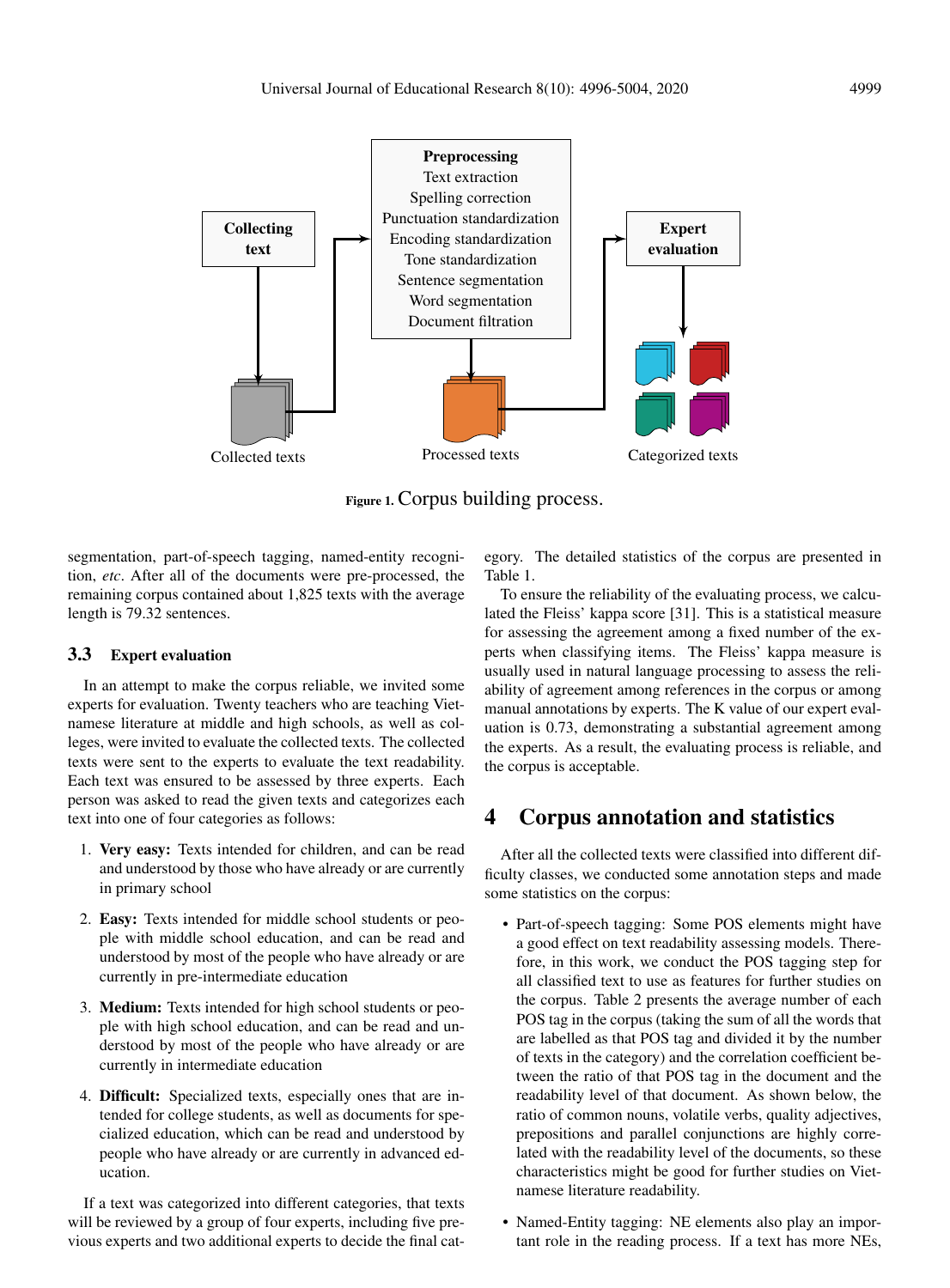|                                     | Very easy | Easy     | <b>Medium</b> | <b>Difficult</b> | Overall   |
|-------------------------------------|-----------|----------|---------------|------------------|-----------|
| No. texts                           | 809       | 453      | 242           | 321              | 1.825     |
| No. sentences                       | 12.698    | 31,368   | 44,988        | 55,720           | 144,774   |
| No. words                           | 136,703   | 424,320  | 603,447       | 136,8142         | 253,2612  |
| No. words and punctuations          | 809       | 453      | 242           | 321              | 1,825     |
| No. syllables                       | 155,406   | 489,668  | 703,530       | 1,874,914        | 3,223,518 |
| No. texts                           | 809       | 453      | 242           | 321              | 1,825     |
| Avg. no. sentences                  | 15.70     | 69.25    | 185.90        | 173.58           | 79.33     |
| Avg. no. words                      | 168.98    | 936.69   | 2.493.58      | 4,262.12         | 1,387.73  |
| Avg. no. words and punctuations     | 197.33    | 1.082.00 | 2,889.39      | 4.964.50         | 1.612.40  |
| Avg. no. syllables                  | 192.10    | 1.080.94 | 2.907.15      | 5,840.85         | 1.766.31  |
| Avg. no. syllables and punctuations | 220.46    | 1,226.27 | 3.302.99      | 6.543.35         | 1.991.01  |
| Avg. no. unique words               | 101.19    | 385.00   | 710.16        | 1.041.93         | 417.85    |
| Avg. no. unique syllables           | 112       | 411      | 711           | 928              | 409       |

#### Table 1. Detailed statistic of the corpus

Table 2. Average number and the correlation coefficient of each POS tag in the corpus

| Level                             | Very easy | Easy                | <b>Medium</b> | <b>Difficult</b> | Over-all | <b>Correlation</b> |
|-----------------------------------|-----------|---------------------|---------------|------------------|----------|--------------------|
| Proper Nouns                      | 4.83      | 20.21               | 55.10         | 141.52           | 39.36    | $-0.56645$         |
| <b>Countable Nouns</b>            | 5.24      | 27.91               | 76.07         | 125.03           | 41.33    | $-0.68457$         |
| <b>Concrete Nouns</b>             | 0.67      | 4.09                | 9.48          | 13.55            | 4.95     | $-0.27278$         |
| <b>Temporal Nouns</b>             | 3.87      | 22.04               | 59.91         | 83.59            | 29.83    | $-0.60085$         |
| Numerals                          | 7.57      | 39.99               | 105.35        | 242.37           | 69.88    | 0.76122            |
| <b>Common Nouns</b>               | 45.81     | $\overline{242.04}$ | 618.70        | 1250.17          | 382.32   | 0.86613            |
| Directional Verbs                 | 0.83      | 4.65                | 10.60         | 5.12             | 3.83     | $-0.38593$         |
| <b>State Verbs</b>                | 2.09      | 11.86               | 30.41         | 48.99            | 16.52    | 0.59688            |
| Comparative Verbs                 | 1.55      | 8.69                | 25.48         | 82.13            | 20.67    | 0.70897            |
| <b>Volatile Verbs</b>             | 34.70     | 195.03              | 499.74        | 728.64           | 258.22   | $-0.81823$         |
| Directional co-verb               | 2.03      | 9.78                | 25.35         | 9.64             | 8.39     | $-0.56541$         |
| <b>Quantity Adjectives</b>        | 0.22      | 1.48                | 3.89          | 9.94             | 2.73     | 0.34124            |
| <b>Quality Adjectives</b>         | 13.24     | 71.04               | 194.14        | 351.78           | 111.12   | 0.80346            |
| <b>Demonstrative Pronouns</b>     | 2.81      | 17.65               | 51.92         | 75.62            | 25.81    | $-0.61966$         |
| <b>Personal Pronouns</b>          | 9.60      | 53.76               | 154.57        | 113.43           | 58.05    | $-0.71007$         |
| Adverbs                           | 14.57     | 90.30               | 247.44        | 259.82           | 107.39   | $-0.79893$         |
| Prepositions                      | 7.26      | 41.67               | 118.62        | 365.57           | 93.59    | 0.83726            |
| <b>Parallel Conjunctions</b>      | 9.06      | 56.83               | 155.56        | 300.58           | 91.62    | 0.82781            |
| <b>Subordinating Conjunctions</b> | 0.66      | 4.67                | 12.12         | 18.05            | 6.24     | 0.40682            |
| Modifiers                         | 1.71      | 9.75                | 29.71         | 25.13            | 11.54    | $-0.51015$         |
| <b>Emotion Words</b>              | 0.57      | 2.30                | 6.50          | 0.76             | 1.82     | $-0.33272$         |
| Foreign Words                     | 0.03      | 0.26                | 1.38          | 9.29             | 1.90     | 0.23884            |
| Onomatopoeia                      | 0.01      | 0.06                | 0.26          | 0.06             | 0.07     | $-0.03679$         |
| Idioms                            | 0.05      | 0.66                | 1.24          | 1.15             | 0.55     | 0.08534            |

| Level        | Very easy | Easy  | Average | <b>Difficult</b> | Over-all |
|--------------|-----------|-------|---------|------------------|----------|
| Person       | 4.01      | 15.40 | 42.25   | 81.14            | 25.48    |
| Location     | 0.56      | 3.12  | 7.40    | 40.45            | 9.12     |
| Organization | 0.21      | 0.88  | 2.88    | 12.74            | 2.93     |
| <b>Brand</b> | 0.03      | 0.21  | 0.56    | 2.05             | 0.50     |
| Number       | 3.51      | 18.17 | 45.76   | 84.33            | 26.96    |
| Title        | 0.54      | 2.08  | 4.72    | 2.50             | 1.82     |
| Date time    | 0.78      | 3.45  | 10.76   | 28.80            | 7.69     |
| Measurement  | 0.33      | 2.02  | 5.19    | 4.21             | 2.08     |
| Designation  | 0.11      | 0.54  | 1.07    | 4.62             | 1.14     |
| Abbreviation | 0.01      | 0.08  | 0.40    | 3.31             | 0.66     |
| Terminology  | 0.02      | 0.02  | 0.03    | 0.16             | 0.04     |

Table 3. Average number of each NE tag in the corpus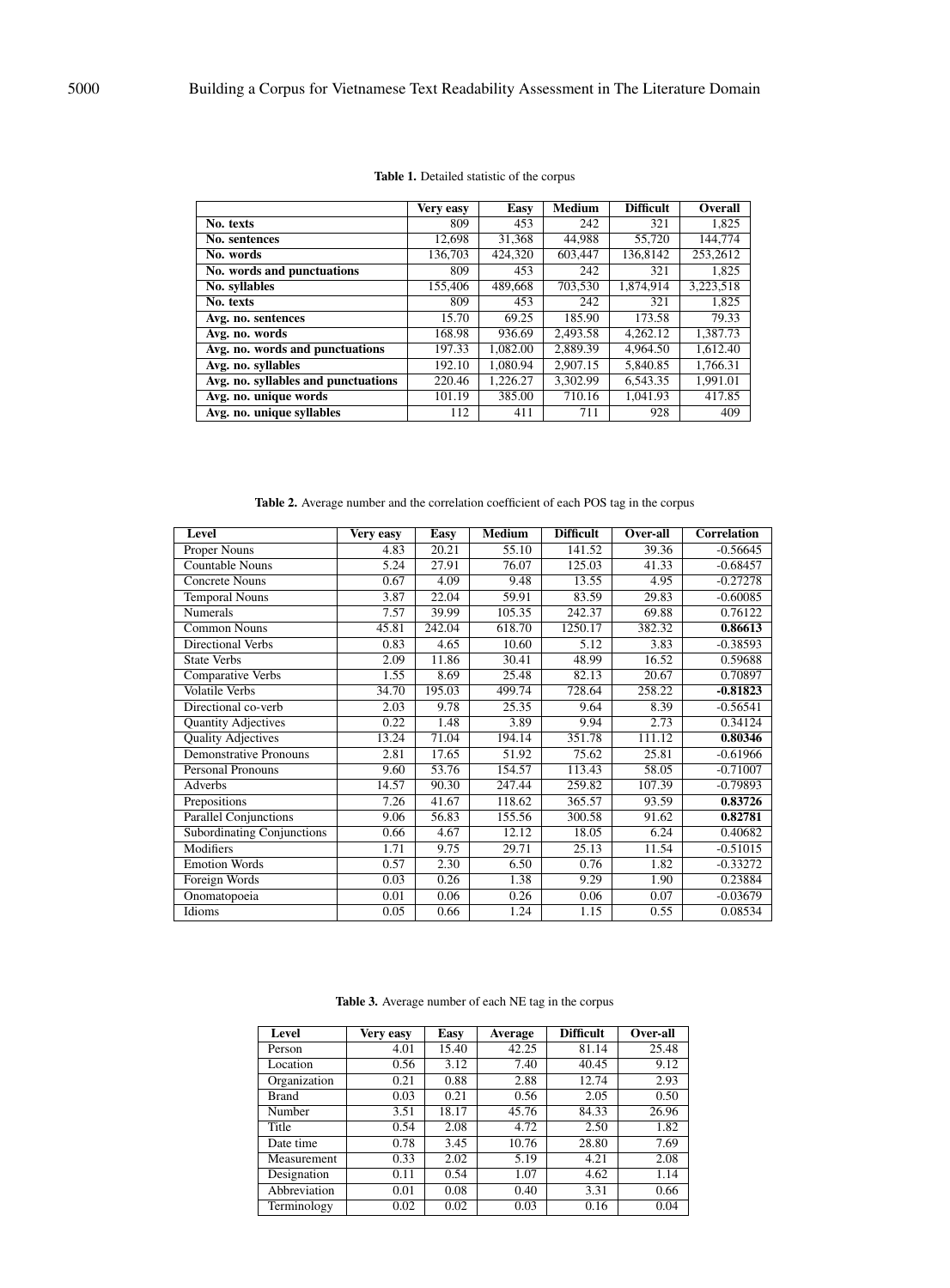| Level                                 | Very easy | <b>Easy</b> | <b>Medium</b> | <b>Difficult</b> | Over-all | <b>Correlation</b> |
|---------------------------------------|-----------|-------------|---------------|------------------|----------|--------------------|
| No. common words                      | 134       | 737         | 1948          | 2556             | 950      |                    |
| Ratio of common words                 | 0.79      | 0.78        | 0.76          | 0.60             | 0.75     | $-0.92$            |
| No. unique common words               | 75        | 247         | 387           | 367              | 211      |                    |
| Ratio of unique common words          | 0.76      | 0.65        | 0.55          | 0.36             | 0.63     | $-0.93$            |
| No. common syllables                  | 183       | 1038        | 2800          | 5617             | 1698     |                    |
| Ratio of common syllables             | 0.96      | 0.96        | 0.96          | 0.96             | 0.96     | 0.93               |
| No. unique common syllables           | 106       | 384         | 647           | 814              | 371      |                    |
| Ratio of unique common syllables      | 0.95      | 0.94        | 0.92          | 0.88             | 0.93     | 0.91               |
| No. dialect words                     | 12.61     | 58.47       | 148.18        | 162.66           | 68.36    |                    |
| Ratio of dialect words                | 0.08      | 0.06        | 0.06          | 0.04             | 0.06     | $-0.74$            |
| No. unique dialect words              | 6.87      | 23.55       | 39.74         | 32.83            | 19.93    |                    |
| Ratio of unique dialect words         | 0.07      | 0.06        | 0.06          | 0.03             | 0.06     | $-0.76$            |
| No. Sino-Vietnamese words             | 35        | 203         | 556           | 1493             | 402      |                    |
| Ratio of Sino-Vietnamese words        | 0.21      | 0.22        | 0.24          | 0.35             | 0.24     | 0.86               |
| No. unique Sino-Vietnamese words      | 23        | 105         | 219           | 468              | 147      |                    |
| Ratio of unique Sino-Vietnamese words | 0.22      | 0.27        | 0.32          | 0.45             | 0.29     | 0.92               |
| No. borrowed words                    | 43        | 243         | 654           | 1609             | 449      |                    |
| Ratio of borrowed words               | 0.26      | 0.26        | 0.28          | 0.38             | 0.28     | 0.89               |
| No. unique borrowed words             | 26.58     | 114.75      | 234.10        | 483.18           | 156.30   |                    |
| Ratio of unique borrowed words        | 0.26      | 0.30        | 0.34          | 0.47             | 0.32     | 0.92               |

Table 4. Common words and Vietnamese language characteristics statistics and the correlation coefficients

then the reader would have to brainstorm more to remember and deduce which NEs are pointing to which specific entity. The detailed statistics are presented in Table 3. The results show that in difficult documents, the average number of NE is much more than the easy ones, for instance, in the Very easy texts, on average, only about 4 words are labelled as Person in each text, but there are an average of 81 words labelled as Person in each Difficult text. However, when conducting a correlation test, we found that the ratio of the number of each NE type divided by the number of words in the text does not have a strong correlation with the difficulty level of the text. This is because the harder the text is, the more words there are. Therefore, even though the number of each type of NE increases, the ratio of word count is virtually unchanged across each level.

- Statistics about common words: In many studies, the ratio of difficult words is an important feature when evaluating the text readability. However, creating the difficult word lists need a lot of effort, so most studies have used frequency lists as an alternative solution. That is, if a word does not appear in the frequency list, it will be considered a difficult word. In this study, we used the top 3,000 common words from the list of Dien et al. [33] as the frequency list. As indicated in the study of Dien et al., these 3,000 common words ( 10% of all Vietnamese words) occupy 90% of the word tokens appearing in Vietnamese texts. Consequently, these 3,000 words list can be considered to belong in the easy Vietnamese words list.
- Some Vietnamese language characteristics statistics: In this work, we also do other statistics about some specific Vietnamese language characteristics, such as:
	- + The Vietnamese culture is strongly influenced by Chinese culture. The Vietnamese language is also affected, as more than 60% of Vietnamese vocabulary is derived

from Chinese, known as Chinese-Vietnamese words. Sino-Vietnamese words are frequently used in scientific texts, technical texts, and formal texts, so Sino-Vietnamese words are often considered harder than other pure Vietnamese words. Therefore, the ratio of Sino-Vietnamese words was additionally used in this study. In this study, we proceed to extract features of Sino-Vietnamese words in the documents, using the list of Sino-Vietnamese words extracted from the Vietnamese Dictionary (2017) of Hoang Phe [34]. Words (including out-of-vocabulary words) which are not appear in this list are not treated as Sino-Vietnamese words.

- + The ratio of local words (dialect words): The country of Vietnam stretches over 3,000 km with many diverse regions, each of which has its own culture and language usage. Many regions retain private words habitually used in that region but not in other places. Therefore, with the general text, especially the textbook, the appearance of the dialect words might affect the readability of the text. Similar to Sino-Vietnamese words, in this study, we also extracted dialect words from the Vietnamese Dictionary (2017) of Hoang Phe [34] for statistics. Words (including out-of-vocabulary words) which are not appear in this list are not treated as dialect words.
- + The ratio of borrowed words: Like Sino-Vietnamese words, many words used in Vietnamese originated from other languages such as English, French, Latin, *etc*., and they also often appear in formal texts. Therefore, we also include the statistics on the ratio of Vietnamese borrowed words. In this study, we also extracted the borrowed words from the Vietnamese Dictionary [34] as the basis for statistics.

The detailed statistics about common words and Vietnamese language characteristics are presented in Table 4. As shown be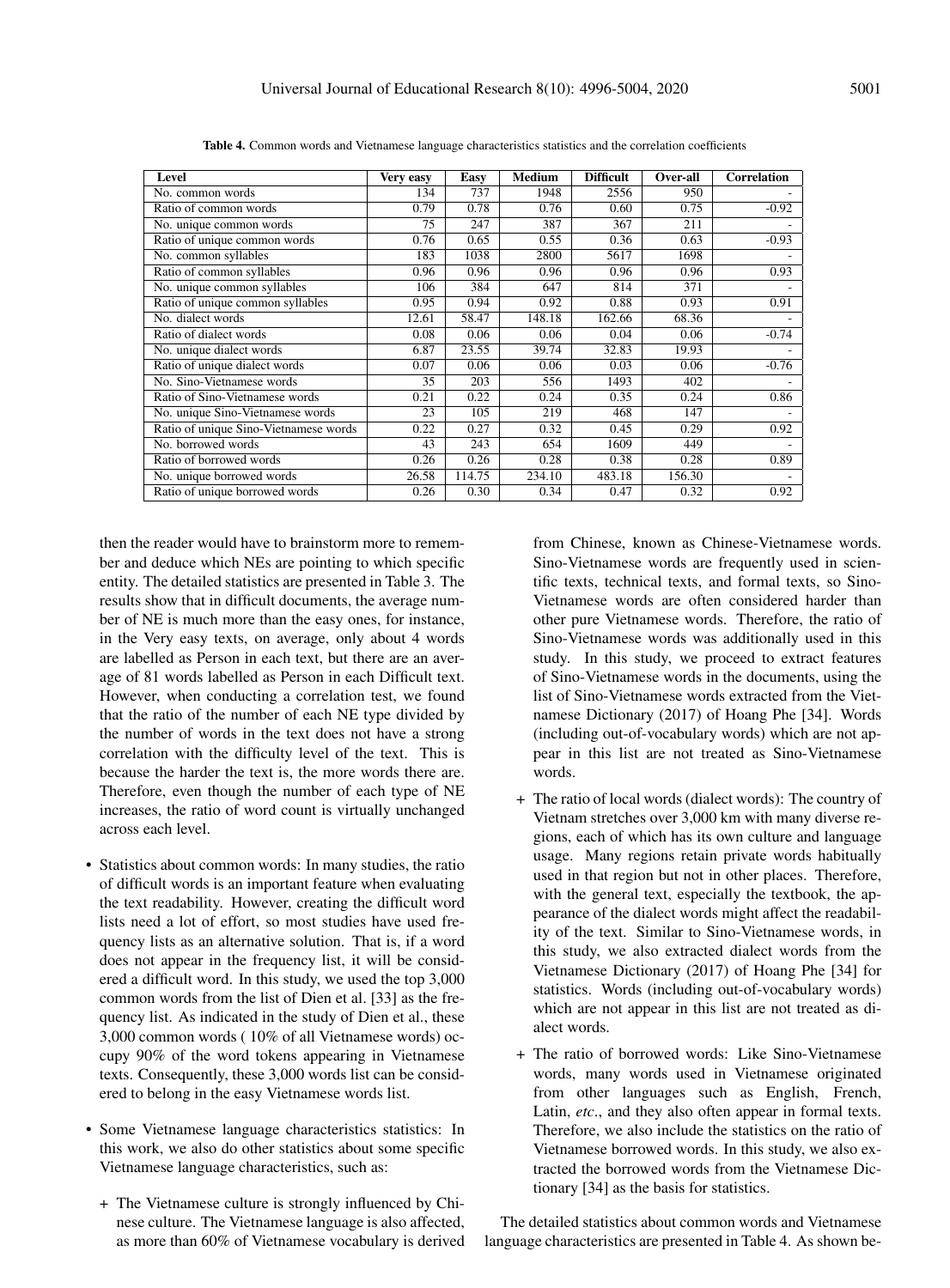low, the ratio of common words decreases gradually as the difficulty of the text gradually increases (0.79 in Very easy, 0.78 in Easy, 0.76 in Medium and 0.6 in Difficult texts). Conversely, dialect word rate, Sino-Vietnamese word ratio, and borrowed word gradually increase according to the difficulty level of the text. All the features are highly correlated with the difficulty level of the texts (the absolute value of the correlation coefficients is greater than 0.7).

## 5 Reliability testing

In order to re-examine the reliability of the corpus, we also performed the experiments. The first experiment is finding the correlation between the level of the text with the existing Vietnamese readability formulas.

The first formula was proposed in 1982 by Nguyen and Henkin [8]:

$$
RL = 2WL + 0.2SL - 6\tag{1}
$$

where:

- RL: Readability Level of the text
- $WL$ : Average Word Length in characters
- *SL*: Average Sentence Length in words.

The second formula for Vietnamese [9] was revised from the first one with the additional role of the ratio of difficult words in the document:

$$
RL = 0.27WD + 0.13SL + 1.74
$$
 (2)

where:

- RL: Readability Level of the text, the higher the RL value, the more difficult the text
- $WD$ : Word Difficulty, achieved from the ratio of the number of compound Sino-Vietnamese words in the documents
- *SL*: Average Sentence Length in words.

Regarding the correlation, the difficulty of the text category correlates 0.76 with the results of the first formula and correlates 0.68 with the second formula. This means that the difficulty of the documents is highly correlated with the two formulas, and thus the corpus is reliable. Table 5 presents the readability score of the texts calculated by the two formulas. As shown below, the readability scores generally increase corresponding to the level of the categories. However, there are some documents that are a much higher or lower score than the group average. For example, the maximum score of a text in the Very easy category is 13.35 (calculated by the first formula), while the average score of that category is 6.89, which is even higher than the average score of the Difficult category. For further investigation, we examined that text and other similar texts — which were a much higher or lower score than the group average — and realized that these texts contained a lot of compound-words, which significantly increased the word

length. The 13.35-scored-text only had 7 sentences but there were 202 words, including 76 compound words with many of the provinces and cities in Vietnam. That specific text was taken from grade 4 textbooks. Consequently, we noted that the formulas for measuring the readability of Vietnamese text are still limited and more research is needed to come up with methods to assess the readability of Vietnamese text more effectively.

In addition, we also used a machine learning method to evaluate the constructed corpus. This method is based on the study of Tanaka-Ishii et al. [32], which used Support Vector Machines (SVM) to create a model that compares and contrasts the readability of the text pairs based on word frequency features:

- First, all documents collected are extracted features for training models. Two types of word frequencies are used: Local frequency and Global frequency:
	- Local frequency: This is a basic statistical feature in many natural language processing problems. The local frequency of each word is calculated by the number of occurrences of that word divided by the total number of words in the text.
	- Global frequency: This is calculated by the log frequency of that word in a large corpus. We carried out the statistics on the Vietnamese Corpus (VCor) of Dien et al. [33], which includes 805K documents, 17M sentences, 346M words, and 18 topics/domains.

Local and global frequencies are extracted for all words in the text and for all texts.

- Next, we constructed vectors of text pairs to train the comparison model. We create all 2-permutations of all the text: Each permutation is a pair of two texts (order matter) — for instance, a and b. We created a feature vector for each pair  $(V_{ab})$  by taking the feature vector of text a  $(V_a)$ minus the feature vector of text b  $(V_b)$ . Note that  $V_{ab}$  is not the same as  $V_{ba}$ , because if a is more difficult than b, the judgment for  $V_{ab}$  is 1, otherwise  $V_{ab}$  is -1. Therefore, we used permutation instead of combination. The result we had is  $P_{|s|}^2$  feature vectors for training comparison models, where S is all the documents of the built corpus.
- Finally, we built a model for comparing the correlate readability of text pairs through the SVM classification algorithm. In this work, we used the K-Fold cross validation for the training and testing: splitting the vector set into 5 equal parts and use 4 parts for training and the rest for testing. The average accuracy rates of the comparison model are presented in Table 6. It can be seen that the accuracy is significantly high: over 97%, except for the results of the comparison between the texts in the Easy and the Medium categories (88%), and between the texts in the Easy and the Very easy categories, which is only 85%. Based on the survey, we found that despite being collected from the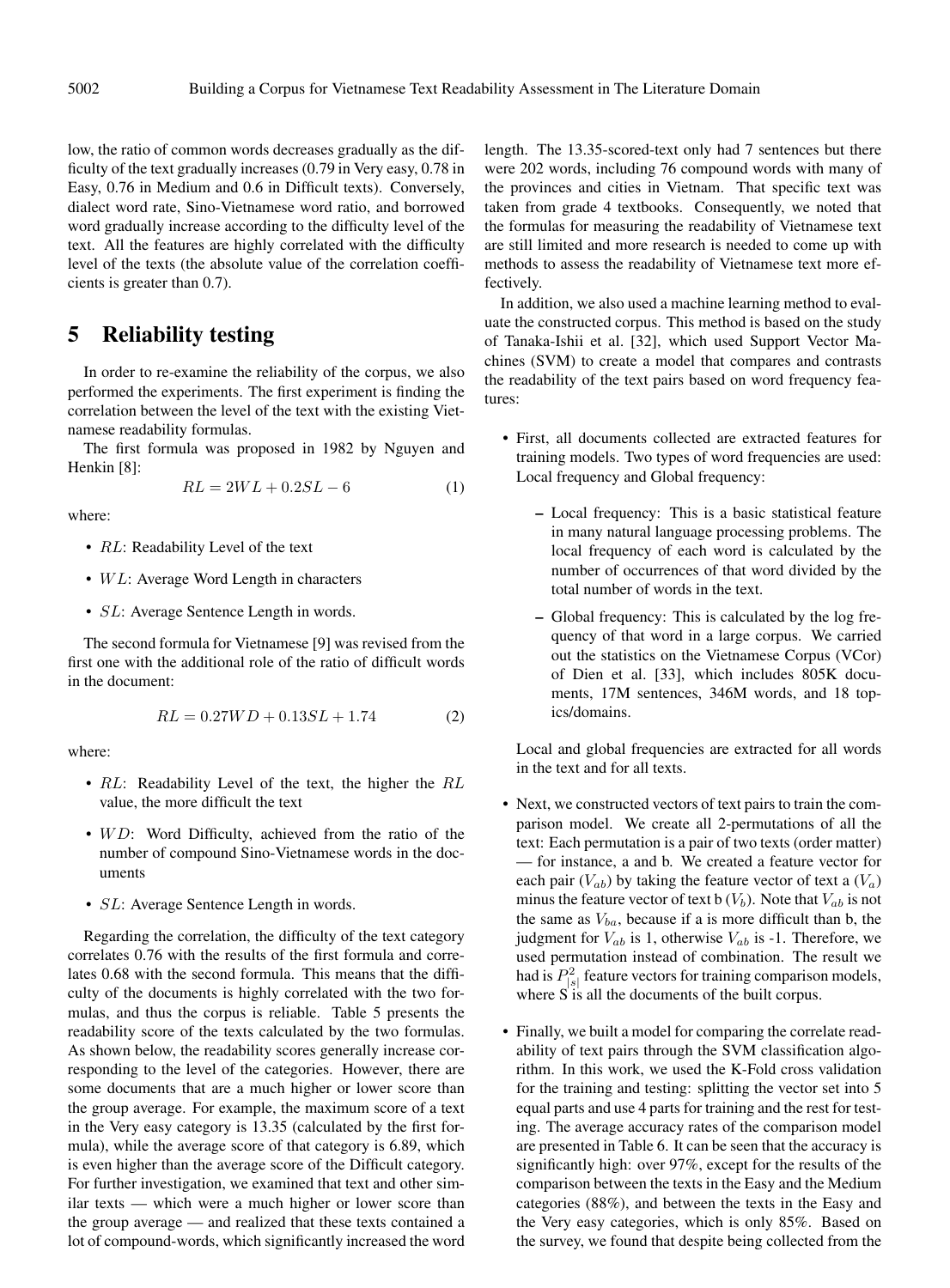|                  |      | The first formula |         | The second formula |      |         |  |
|------------------|------|-------------------|---------|--------------------|------|---------|--|
|                  | Min  | <b>Max</b>        | Average | Min                | Max  | Average |  |
| Very easy        | 3.45 | 13.35             | 6.89    | 2.28               | 5.59 | 3.03    |  |
| Easy             | 5.44 | 14.46             | 7.85    | 2.82               | 8.34 | 3.69    |  |
| <b>Medium</b>    | 5.61 | 15.64             | 8.33    | 2.69               | 6.82 | 3.74    |  |
| <b>Difficult</b> | 8.13 | 17.59             | 13.02   | 3.45               | 8.34 | 5.11    |  |

Table 5. The readability score of the texts calculated by the two formulas

Table 6. The accuracy rates of the comparison model (unit: %)

|                  | Medium | Ease  | Very easy |
|------------------|--------|-------|-----------|
| <b>Difficult</b> | 99.76  | 99.95 | 99.50     |
| Medium           |        | 88.35 | 97.21     |
| Easy             |        |       | 85.15     |

more difficult category, some texts in the Medium category contained more common words when being compared to the other texts in the Easy and Very easy category. This led to some errors in the comparative results.

We also conducted an experiment on assessing the readability of the texts of the built corpus using the method of Luong et al. [12]: classify texts using the features of Number of sentences, Number of characters, Average word length calculated in syllables, Percentage of difficult words, Percentage of difficult syllables, Percentage of Sino-Vietnamese words and Percentage of unique Sino-Vietnamese words. The method used is also SVM and K-folds cross validation (we chose K=5). The accuracy of the experiment is 94.79%, proving that the set of documents we built has high accuracy and reliability.

## 6 Conclusions

In this article, we present the process of building a corpus for Vietnamese literature texts readability assessment. This is the first large corpus for evaluating readability for the Vietnamese language. We maximally utilized the online sources as well as the other sources with manual correction. To ensure that the corpus is reliable, we not only examined the corpus by statistics and quantitative methods, but also invited experienced experts for evaluation. The statistics show that our corpus is reliable and can be used for future studies about the readability assessment for Vietnamese texts. The corpus is available online for downloading at https://github.com/ anvinhluong/Vietnamese-text-readability. We also conducted some experiments on this corpus, using the two existing Vietnamese text readability formula. Besides, we implemented a machine learning method to achieve a more effective result.

The results of this article confirm the need for more research on readability for the Vietnamese language. In the future, we will investigate this corpus with more common features along with some deeper Vietnamese characteristics in order to construct model(s) for the Vietnamese text readability assessment. Additionally, we will also build other domain-specific corpora for Vietnamese readability assessment to evaluate and compare the differences of the readability among the texts in various domains.

# Conflicts of Interest

The author(s) declare(s) that there is no conflict of interest regarding the publication of this article.

## REFERENCES

- [1] Wilson, R.S., et al., Life-span cognitive activity, neuropathologic burden, and cognitive aging. Neurology, 2013. 81(5): p. 314-21.
- [2] Dubay, W.H., Smart Language: Readers, Readability, and the Grading of Text. 2007, Costa Mesa, California: Impact Information.
- [3] Brown, J.D., et al., A preliminary study of cloze procedure as a tool for estimating English readability for Russian students, in Second Language Studies Paper. 2012, University of Hawai'i at Manoa. p. 1-22.
- [4] Al-Ajlan, A.A., H.S. Al-Khalifa, and A.S. Al-Salman. Towards the development of an automatic readability measurements for arabic language. in 2008 Third International Conference on Digital Information Management. 2008. University of East London, London, UK: IEEE.
- [5] Chen, Y.-T., Y.-H. Chen, and Y.-C. Cheng, Assessing Chinese Readability using Term Frequency and Lexical Chain. IJ-CLCLP, 2013. 18(2): p. 1-18.
- [6] Dell'Orletta, F., et al. Assessing the Readability of Sentences: Which Corpora and Features? in Proceedings of the Ninth Workshop on Innovative Use of NLP for Building Educational Applications. 2014. Baltimore, Maryland: Association for Computational Linguistics.
- [7] Chen, Y.-H. and P. Daowadung, Assessing readability of Thai text using support vector machines. Maejo International Journal of Science and Technology, 2015. 09(3): p. 355-369.
- [8] Nguyen, L.T. and A.B. Henkin, A Readability Formula for Vietnamese. Journal of Reading, 1982. 26(3): p. 243-251.
- [9] Nguyen, L.T. and A.B. Henkin, A Second Generation Readability Formula for Vietnamese. Journal of Reading, 1985. 29(3): p. 219-225.
- [10] Luong, A.-V., D. Nguyen, and D. Dinh. Examining the textlength factor in evaluating the readability of literary texts in Vietnamese textbooks. in 2017 9th International Conference on Knowledge and Systems Engineering (KSE). 2017.
- [11] Luong, A.-V., D. Nguyen, and D. Dinh. A New Formula for Vietnamese Text Readability Assessment. in 2018 10th International Conference on Knowledge and Systems Engineering (KSE). 2018.